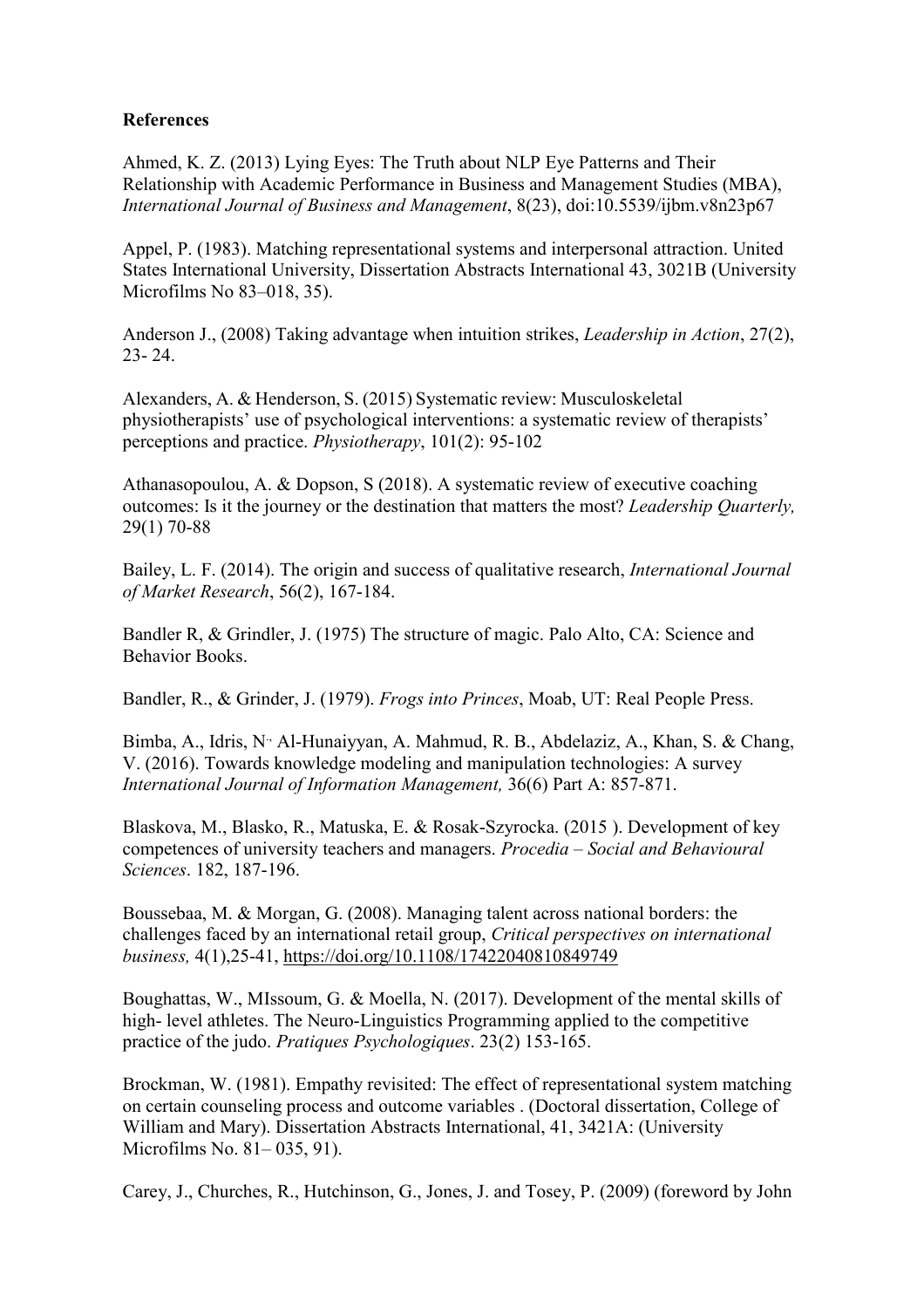West Burnham) Neuro-linguistic programming and learning: teacher case studies on the impact of NLP in education, Reading: CfBT Education Trust. Retrieved on 4 August 2018 from https://files.eric.ed.gov/fulltext/ED508368.pdf

Cassidy-Rice, J. (2014). NLP promotes personal development and professional success: Process gives the edge to both companies and individuals. *Human Resource Management International Digest*, 22(3), 38-41.

Chuecos J. R. (2015). Actualizaciones: Programación neurolingüística: utilidad práctica para el profesional de atención primaria. *FMC. Formación médica continuada en atención primaria* 22(2):62-68

Cody, S. G. (1983). The stability and impact of the primary representational system in Neurolinguistic Programming: A critical examination. (Doctoral dissertation, University of Connecticut). Dissertation Abstracts International, 44, 1232B: (University microfilms No. 83– 191, 87).

Dilts, R., Grinder, J., Bandler, R. & DeLozier, J. (1980). *Neurolinguisic programming : Volume 1.* CA: Meta Publishing.

Einspruch, E. L., & Forman, B. D. (1985). Observations concerning research literature on Neurolinguistic Programming. *Journal of Counseling Psychology,* 32, 589-596.

Ellickson, J. (1983). Representational systems and eye movements in an interview. *Journal of Counseling Psychology*, 30 , 339–345.

Falzett, W. (1981). Matched versus unmatched primary representational systems and their relationship to perceived trustworthiness in a counselling analog. Journal of Counseling Psychology, 28, 305–308.

Fontannaz, S (2017). Book Review: The Collaborative Leader, *International Journal of Evidence Based Coaching & Mentoring*. 15(1), 208-209

Gray,. E.,Ekinci, Y. & Goregaokar, H. (2011) Coaching SME managers: business development or personal therapy? A mixed methods study, *The International Journal of Human Resource Management*, 22:04, 863-882, DOI: 10.1080/09585192.2011.555129

Green, M. (1981). Trust as affected by representational system predicates. (Doctoral dissertation, Ball State University, 1979). Dissertation Abstracts International, 41, 3159B– 3160B: (University Microfilms No. 81–046, 51).

Grosu, E.F., Grosu, V.T., Preja, C.A. Iuliana, B. B. (2014 ) Neuro-linguist programming based on the concept of modeling. *Procedia – Social and Behavioural Science*, 116, 3693- 3699.

Grosu, E.F., Grosu, V.T., Popovici, S. Dumitrescu, M. (2015 ) Neurolinguistic Programming and the Relationship between Attention and Anxiety in Alpine Skiing Juniors *Procedia – Social and Behavioural Science*, 191, 1634-1638.

Hammer, A. (1983). Matching perceptual predicates: Effect on perceived empathy in a counselling analog. *Journal of Counseling Psychology*, 30, 172–179.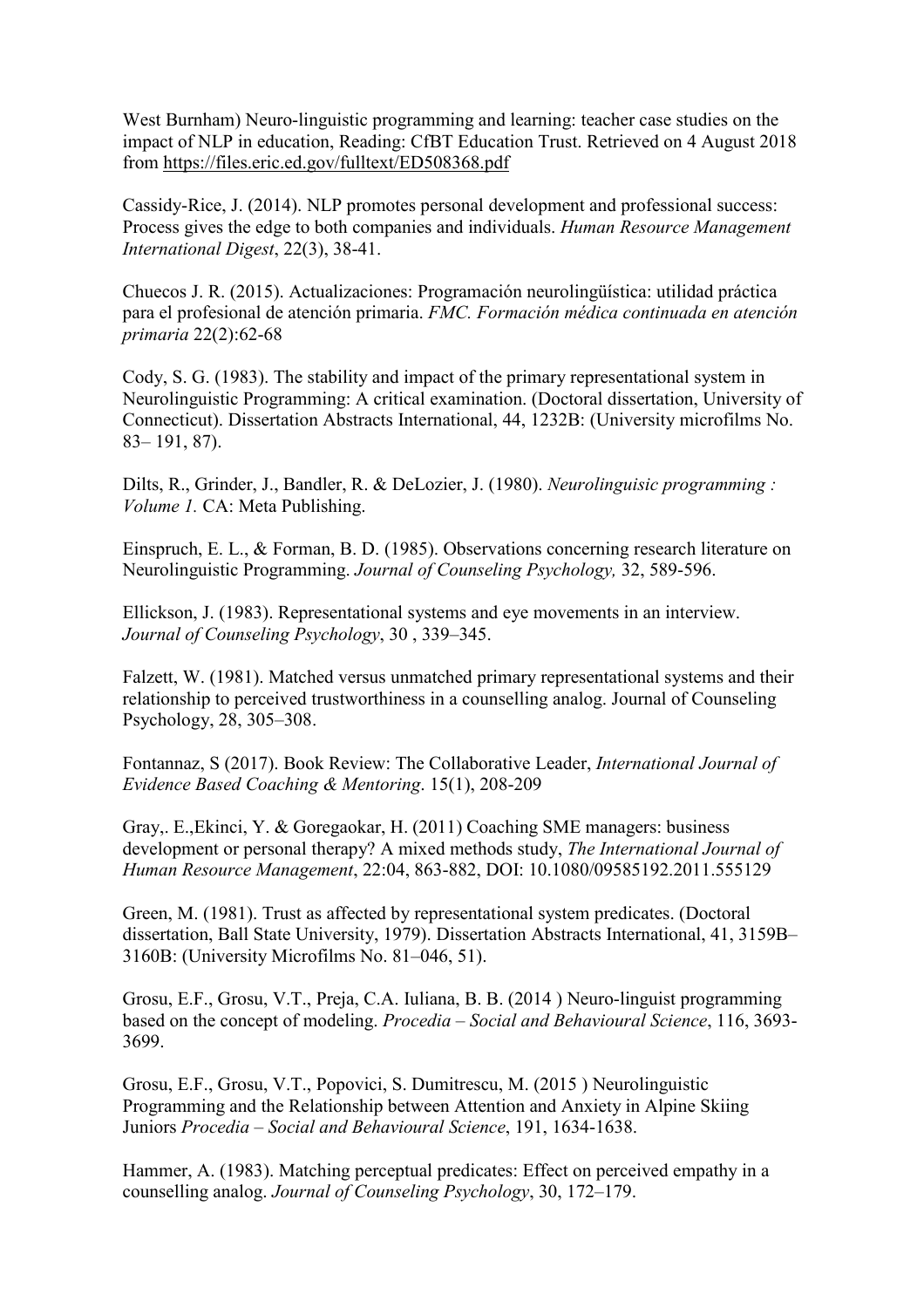Heap, M. (1988). Neurolinguistic programming: An interim verdict. In M. Heap (Ed.) *Hypnosis: Current Clinical, Experimental and Forensic Practices (pp.268-280). London:* Croom Helm

Hodgson, D. (2014). Patient and Carer Involvement in the Radiotherapy Curriculum: The Impact on Students' Professional Development. *Journal of Medical Imaging and Radiation Sciences* 45(4):382-389

Hrop, S. (2004). Book Review; Coaching across cultures. *Personnel Psychology*, 57(1), 220- 223

Huczynski, A. A. (1993). Explaining the succession of management fads**,** *International Journal of Human Resource Management 4(2),* 443-446.

Jinks, D. & Dexter, J. (2012). What do you *Really* Want: an Examination of the Pursuit of Goal Setting in Coaching. *International Journal of evidenced based coaching and mentoring*. 10(2), 100-110.

Joey, L. & Yazdanifard, R. (2015). Can neuro-linguistic programming (NLP) be used as a contemporary and effective skills for an exceptional manager in an organization? *International Journal of Management, Accounting & Economics*. 2(5), 457-466.

Kay, D. (2013). Language and Behavior a method to be used in a coaching process. *Poznan University of Economics Review*, 13(3), 107-129.

Korzybski, A. (1950). *Manhood of Humanity*. New York: Institute of General Semantics.

Knight, J. (2012). Deletion, distortion and data collection: the application of the Neurolinguistic Progamming (NLP) meta-model in qualitative interviews. *Australasian Journal of Market & Social Research*. 20(1), 15-21.

Kudliskis, V. & Burden, R. (2009) Applying what works in psychology to enhance examination success in school: The potential contribution of NLP. *Thinking Skills and Creativity*, 4(3) 170- 177.

Laposi, E. & Dan, I. S. (2014). Introducere NLP. *Review of Management & Economic Engineering*. 13(1), 135-142.

Linder-Pelz, S. & Hall, M. (2008). Meta-coaching: a methodology grounded in psychological theory. *International Journal of Evidence Based Coaching and Mentoring*  6(1), 43-56

Losada, S. J. V. (2009). NLP and appreciative integration—creating synergies. Debates IESA. 14(1), p13-15

Moliušytė, S & Kvedaravičius, J. (2012). Mokymosi Procecso Organizacijoje Tobulinimas Pasitelkiant Neurolingvistinio Programavimi Irankius. *Management Theory & Studies for Rural Business and Infrastructure Development.* 31(2), 119-124.

Moliušytė, S & Kvedaravičius, J. (2013). Organizaciju Va dybos Potencialo Didinimas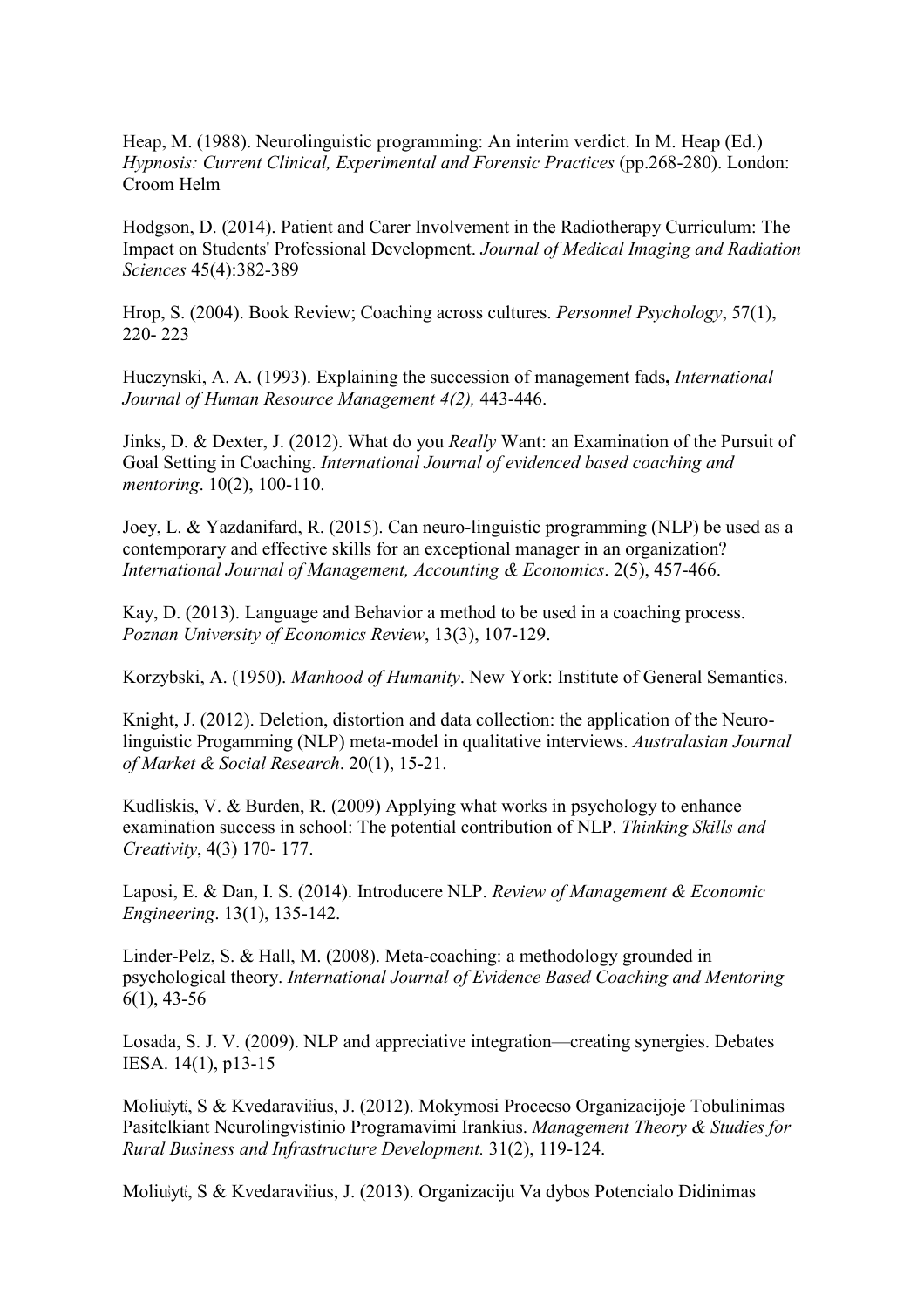Taikant Koucingo ir NLP Metodikas. *Management Theory and Studies for Rural Business and Infrastructure Development.* 35(2), 256-254.

Norcross, J. C & Koocher, G. (2006) Discredited psychological treatments and tests: A Delphi poll. *Professional Psychology Research and Practice*, 37(5), 515-522 DOI: 10.1037/0735-7028.37.5.515

O'Conner, J. & Seymour, J. (1990). *Introducing NLP: Psychological skills for understanding and influencing people*. London: Thorson.

Paxton, L. (1981). Representational systems and client perception of the counselling relationship. (Doctoral dissertation, Indiana University, 1980). Dissertation Abstracts International, 41, 3888A: (University Microfilms No. 81–059, 41).

Peng, T. Yun, L., Weiquan, W., Jincong, Y. Dong, W. Yang, X, Jinzhi, X., Zengzhen, W. (2015) The Effect of a Brief Intervention for Patients with Ischemic Stroke: A Randomized Controlled Trial. *Journal of Stroke and Cerebrovascular diseases*, 24(8) 1793-1802.

Ready, R. & Burton, K. (2015). *Neuro-linguistic programme for Dummies*. Chichester: Wiley and Son.

Reeces, R. (1999). Satisfying values: Yours and theirs. A Talk with Manny Elkman*. The Physician Executive*. November 18-21.

Segers, J., Vloeberghs, D., Henderickx, E., and Inceoglu, I. (2011) Structuring and Understanding the Coaching Industry: The Coaching Cube *Academy of Management Learning & Education*, 10(2), 204–221.

Sharpley, C. F. (1984). Predicate matching in NLP: A review of research on the preferred representational system. *Journal of Counseling Psychology, 31*(2), 238-248. http://dx.doi.org/10.1037/0022-0167.31.2.238

Sharpley, C. F. (1987). Research Findings on neurolinguistic programming: Nonsupportive data or an untestable theory? *Journal of Counseling Psychology, 34*(2), 103- 107.

Shyamsunder, A., Anand, S.; Punj, A.; Shatdal, A. et al (2011). Leadership Development in Organizations in India: The Why and How of It. *The Journal for Decision Makers*, 36(3), p61- 118.

Stockdale, S. (2013). Achieving high levels of performance as a training instructor by modelling motor sport driving instructors. *Industrial and Commercial Training*, 45(6), 320- 329.

Sturt, J. , Ali, S., Robertson, W., Metcalfe, D., Grove, A., Bourne, C. and Bridle, C. (2012). Neurolingustic programming: A systematic review of the effects on health outcomes. *British Journal of General Practice*, November, e757-e674.

Tee, S., Jowett, R. M. & Bechelet-Carter, C. (2009). Evaluation study to ascertain the impact of the clinical academic coaching role for enhancing student learning experience